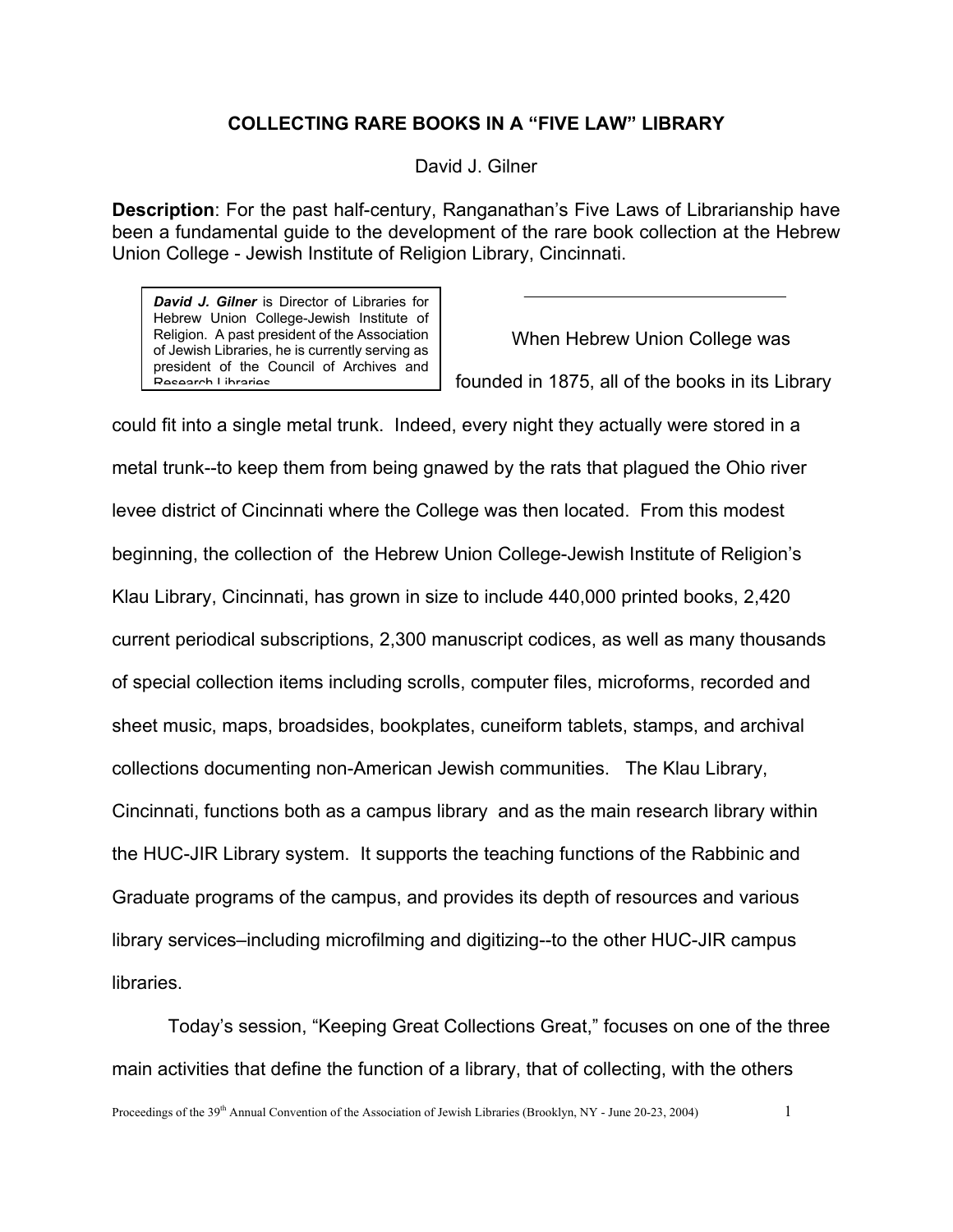being preservation and access. A library that fails to develop its collections may well become an information curio cabinet. One that is deficient in providing access may become nothing more than a growing bibliographic mausoleum. But one that is inadequate in preserving its resources will surely fail to be a library at all–and become only a bibliographic trash heap.

At the Klau Library, we believe that our greatest collection strength lies in our holdings of scholarly monographs, periodicals, and printed editions of Jewish texts. Between 1875 and 1950, this collection grew in size from one trunk-full to about 100,000 volumes. During the first fourteen years of Herb Zafren's tenure as Librarian, the size of the collection doubled to 200,000 volumes, and by his retirement in 1994, it had nearly doubled again to some 385,000 volumes. During the past decade, we have added about six thousand newly published items each year, but never more than 100 items per year to the Rare Book Room collections. Since 1987, I have held the post of Collection Development Librarian; I believe that I have spent far less time in the role of selector than other Judaica librarians working at smaller-sized libraries. In my early years at the Library, it was the custom for all of the professional librarians to be given stacks of catalogues for selection, and today we entrust certain types of selection to our paraprofessional staff. Almost all of our current Hebrew monographs and text editions are received via approval plans from a few established dealers. A great many English and European-language monographs are received through standing orders. Since we automatically purchase every single item published by certain presses, there is no selection involved. Dealers' catalogs from Europe and South America, as well as catalogues from dealers in out of print and "antiquarian" imprints are scanned, but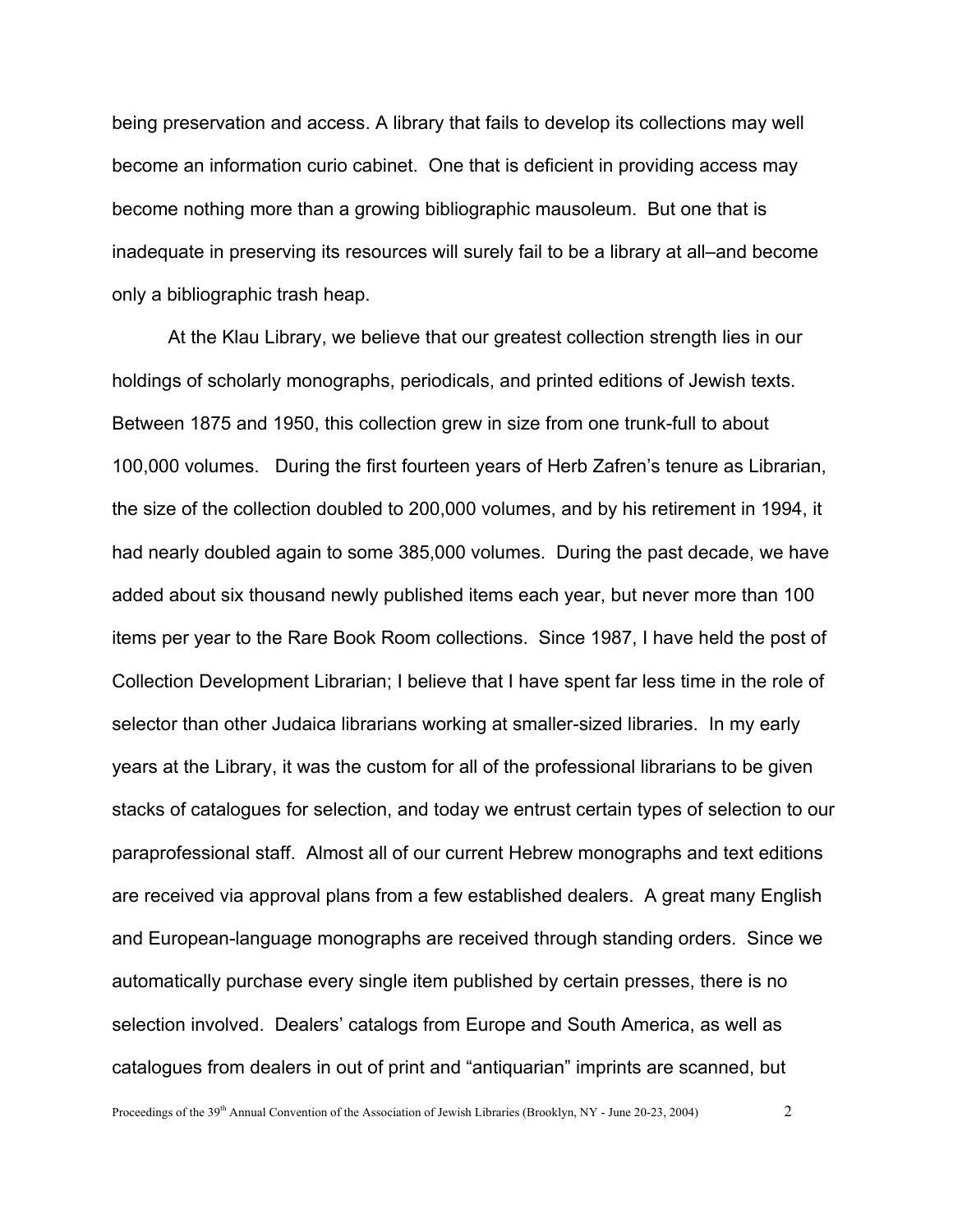relatively little time need be spent on deciding whether to acquire or not. I have tried to make my selection "gray zone" of what must be selected and what is outside the collection development parameters no wider than a razor's edge. A critical factor which allows me to be very focused in selection is that the Klau Library, Cincinnati, like the Klau Library, New York, and the Frances-Henry Library, Los Angeles, is situated within walking distance of a major university collection; in Cincinnati this includes a particularly fine Classics Department library. For example, the Klau Library collects all material in and about Hittite and Elamite, and relies on the University of Cincinnati to acquire all other Ancient Near Eastern Indo-European language materials. Our membership in the Greater Cincinnati Library Consortium provides our users access to the fine religion collections at Xavier University and several local Catholic and Protestant seminaries, as well as other local colleges and universities.

E-mail announcements have added a new dimension to the selection process, but a formal, printed prospectus always catches my eye, since I need to decide whether to pass it on for cataloguing. It is the long standing practice of the Library to save such materials, as well as certain auction and dealers' catalogs, as important bibliographic items in their own right. Another long standing policy is to purchase all items recommended by professors that fall within the broad scope of our collection parameters. (I have distributed a sheet which lists what we collect and the varying intensity and depth of different collections.) Whenever a new member of the faculty arrives, I acquaint them with this policy and encourage them to peruse our holdings to find sub-areas that they believe need strengthening.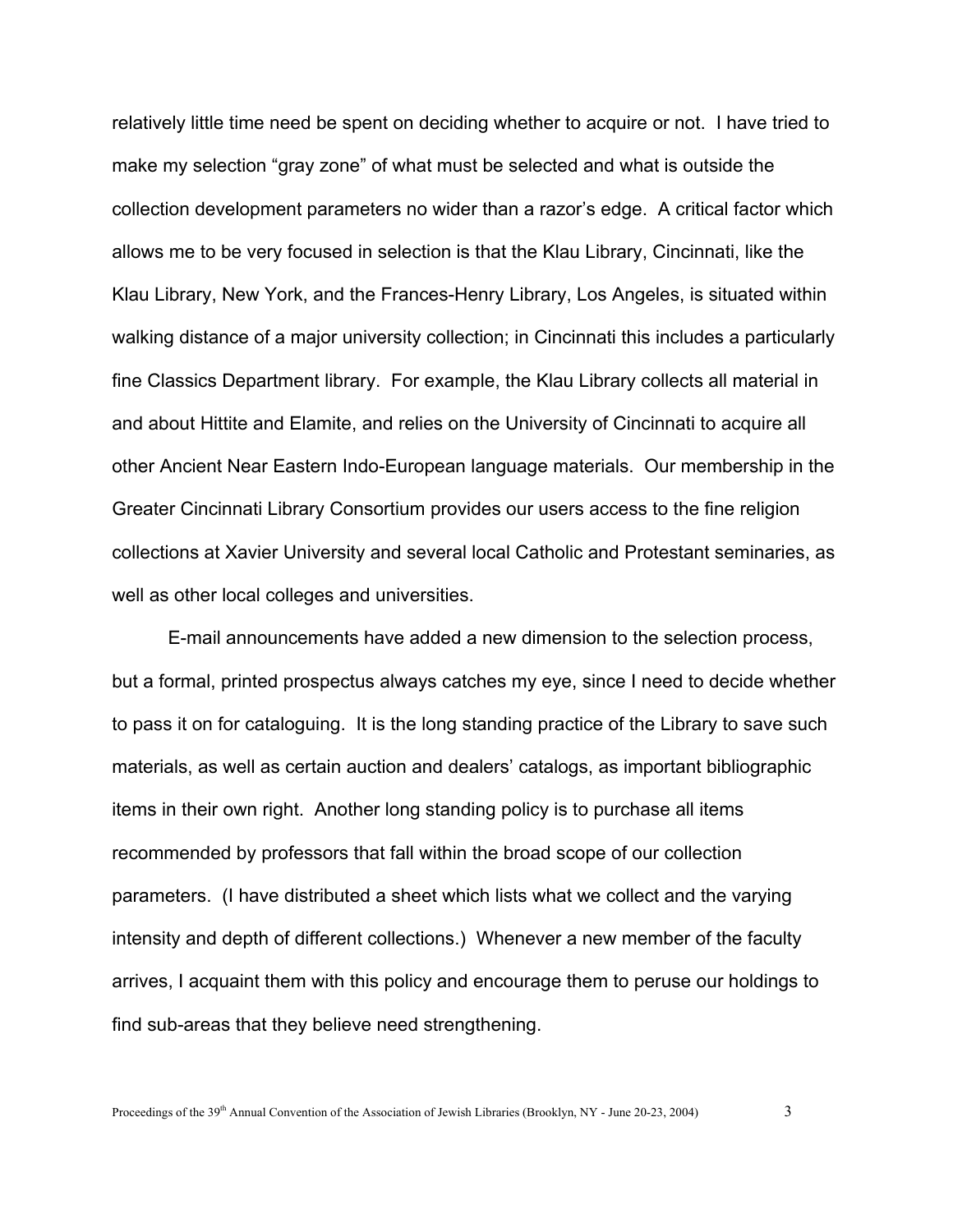Of course, all of this activity must be carried out within a budget; and it must come as no surprise when I say that the budget allocated is inadequate to the breadth and depth of collection that the Klau Library has been charged to acquire by the Board of the College-Institute. In the late 1980's, we decided to acquire no resources in videotape format except those required by the teaching staff for classroom viewing. Users were referred to the Cincinnati Board of Jewish Education, which did acquire such resources, but now no longer exists. At much the same time, we decided to reduce our acquisition of recorded music, which had been a strength of the collection--though with 15,000 titles in our *Song Index* and 3,000 items in the Recorded Music Catalog, it is still an important collection, but one now less current. By the mid-1990's, the Library was spending about \$250,000 per year on the acquisition of new scholarly monographs and periodicals, and I made the decision to allocate special and endowed funds previously dedicated to the acquisition of Rare Book Room items towards the acquisition of current publications, periodicals and monographs.

The philosophical underpinning for this decision can be found in Shiyali Ranganathan's *Five Laws of Library Science*: Books are for use; Every reader his book; Every book, its reader; Save the time of the reader; A library is a growing organism.<sup>[1](#page-7-0)</sup> (Applying the fifth of these laws recursively, we might modify "reader" to "user" and "book" to "information," to reflect developments of the past seventy years.)

As some of you know, it has been my constant and regular practice as a librarian to apply Ranganathan's *Laws* to all facets of Library operation as a decision-making tool. Implicit in these *Five Laws* is a model of the fundamental goal of the Library: to serve as the dynamic interface between the universe of bibliography and the universe of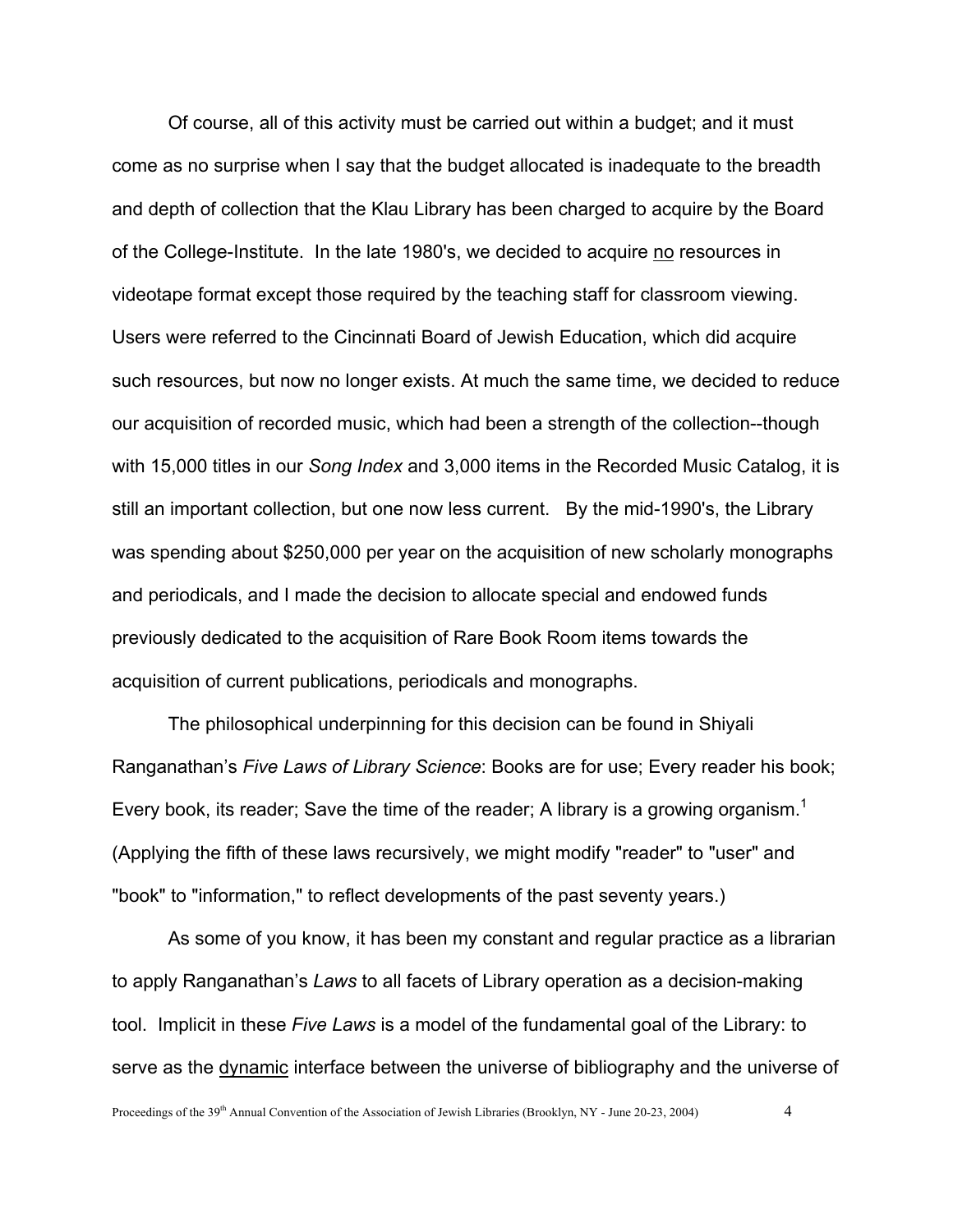users. The library exists to serve the information needs of its users. Unfortunately, this is not the practice at all libraries. In a facetious, but not untrue, commentary on the operation of academic libraries, M.B. Line derived an alternative set of descriptive, rather than theoretical, laws: Books are for collecting; Some readers their books; Some books their readers; Waste the time of the reader; The Library is a growing mausoleum.<sup>[2](#page-7-1)</sup> One might derive from these "laws" that the library exists for its own sake, not for the sake of its users. I apply Line's "laws" as a final check; which set of laws does my decision really follow?

One consequence of the decision to divert funds from Rare Book Room acquisitions to open collection acquisitions was to make the selection and acquisition process for Rare Book Room items a task that involved a greater amount of both my own time and that of other members of our professional staff. It's quick and easy to rely on blanket and standing orders, or to write "buy everything new" on the cover of a publisher's catalog; it is, of course, labor intensive and intellectually challenging to select, search, and finally decide on what rare items are worth purchasing.

When I was in library school at the University of Illinois, I was taught that up to 40% of a research library's collection might not go through a formal circulation "checkout" in any generation. In the Klau Library, all books are for use, it's just that the user might not yet be born. When I am involved in the selection process for Rare Book Room collections, I try to imagine a user who will travel to Cincinnati–perhaps a longterm professor, or an intermediate term student, or a short term researcher–and then try to place some intellectual value to the prospective acquisition in terms of Ranganathan's fourth dictum of saving the time of the user.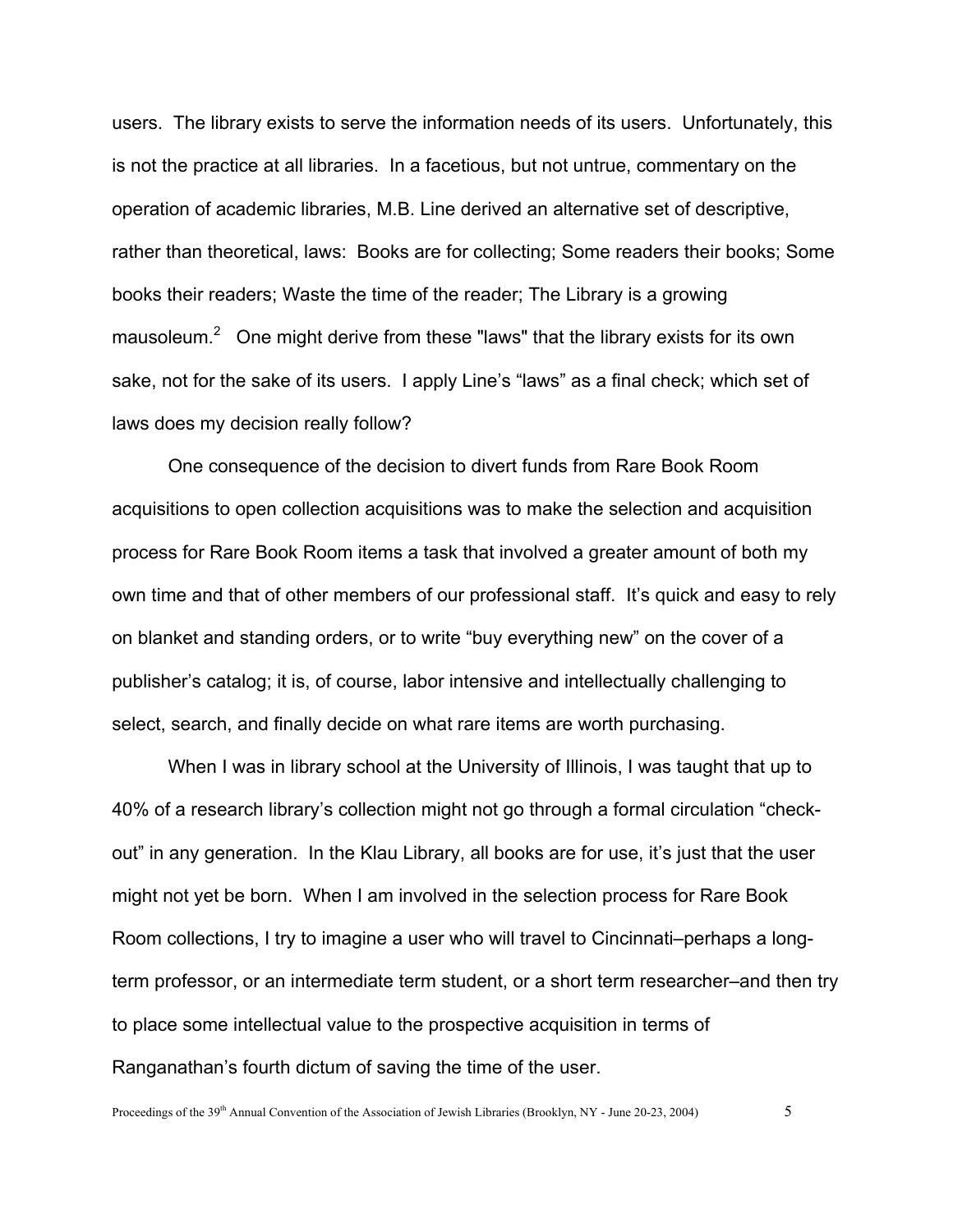This usually equates to only purchasing items that add strength to an already strong collection, but not always. Some years ago, I was offered a mid-eighteenth century *heter me'ah rabbanim* originating in eastern Hungary. It was printed, but most sheets had copious manuscript glosses. I checked the collection, and found we had no example of such a document. I consulted with several professors to see if this might be a useful teaching tool, and they all encouraged me to acquire it. Clearly, such a document was not likely to be available via interlibrary loan. The price was not high, and I decided to purchase it. Perhaps it has even been used.

As many of you know, the Library has a particularly strong collection of printed responsa. The first copy of a work is always to be found in the stacks; the second copy is shelved in our Freehof Responsa Collection of over 3,000 volumes, which fills the first floor book cases in the Rare Book Room of our second Library building opened in 1925. (Of course, this room has been "wired" so that a researcher may connect a laptop and access the Bar Ilan database via the local network.) When an early manuscript containing responsa of Meir ben Baruch of Rothenberg was offered for sale at a Kestenbaum auction, it immediately caught my eye. The detailed cataloguing provided by our esteemed moderator, Dr. Menahem Schmelzer, helped convince me that this was an item that belonged in a library and not in the hands of a private collector; thus, it was an item that would greatly enhance an already strong collection. Indeed, "great" was an important consideration, since this was to be the single item for which the Library paid the highest price ever–and made possible due to the funds provided by the Judaica Conservancy Foundation. When the day arrives that a scholar comes to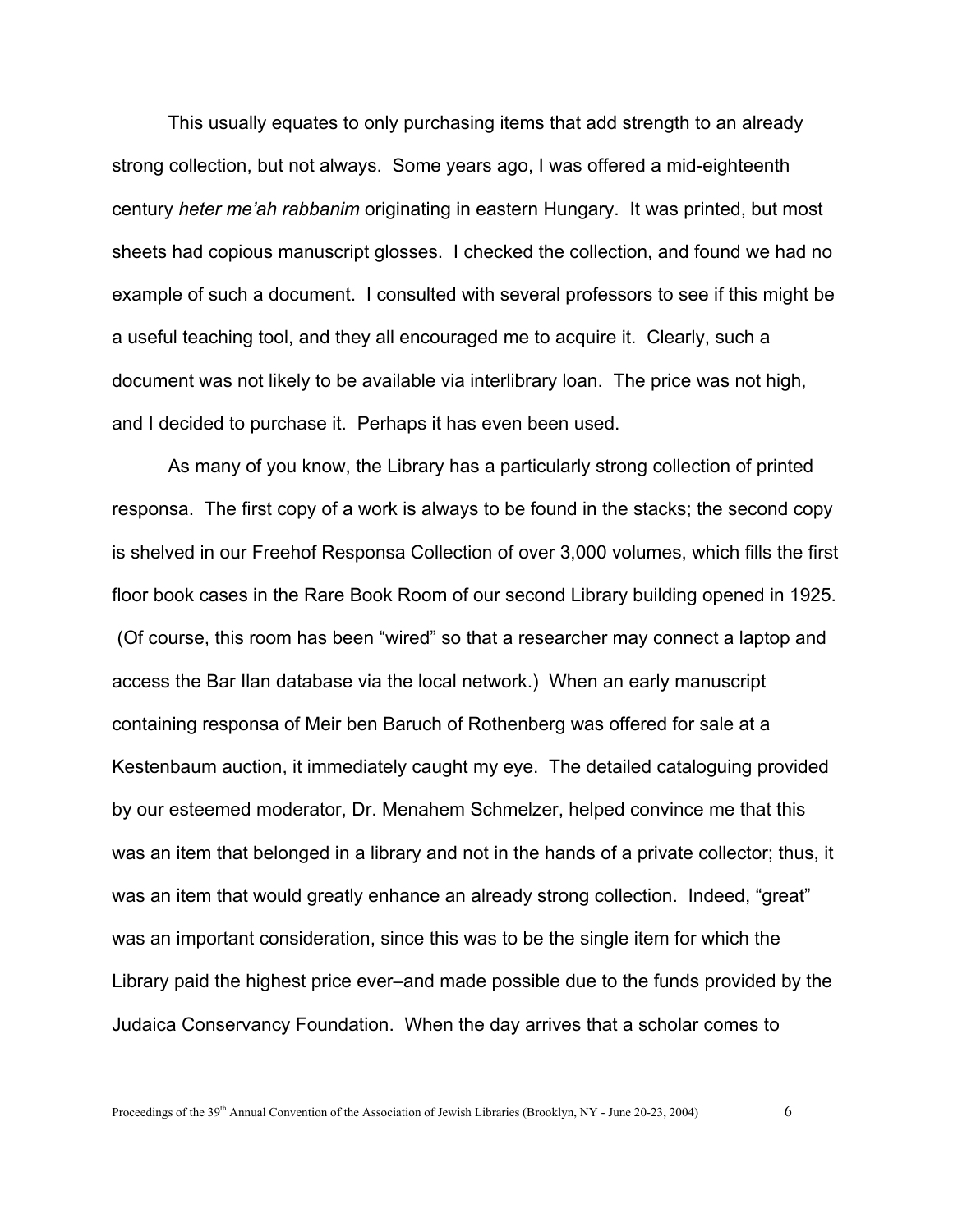consult–better still, publish–this manuscript, s/he will find other strong collections to support very specific research.

Right before convention, I made decisions about items offered for sale at today's Judaica Jerusalem auction. One item that I considered was *Sha`arei kedushah*, Calcutta, 1841, advertised as "the first Yemenite book to be printed in Calcutta." We have the Calcutta, 1851 edition. We have a fine collection of Indian Judaica, both printed books and manuscripts, and it is a collection to which I have actively added over the past few years. But I was very conflicted about the purchase of this volume. Was it too much of a "collectible?" Its audience was likely the Jews of Yemen, not the Jews of India. If it were a liturgy, I would surely have bid, since we try to collect all editions of liturgies; likewise, if it had been responsa, I would have bid. I asked Dr. Dan Rettberg, our Rare Book and Manuscript Librarian, to check on our holdings for this printer. If this title added to a nearly complete set of imprints, it would justify purchasing the book under the rubric of "history of Hebrew printing;" if our holdings were spotty, then adding the printer's first book would not justify its purchase. Dan's check of our holdings against the *Otzar ha-sefer ha-`ivri* revealed that we owned nine of thirty-two titles, and I decided against bidding on this item.

Unfortunately, stealing from "Rare Book Room Peter" to pay "Current Imprint Paul" is not the end of our collection development problems. And surely by next week, new ones will have arisen. Serving as Librarian of the Madras University Library for over twenty years, Ranganathan knew of what he spoke when he talked of finance as one of three factors–the others being the "universe of readers" and the "universe of